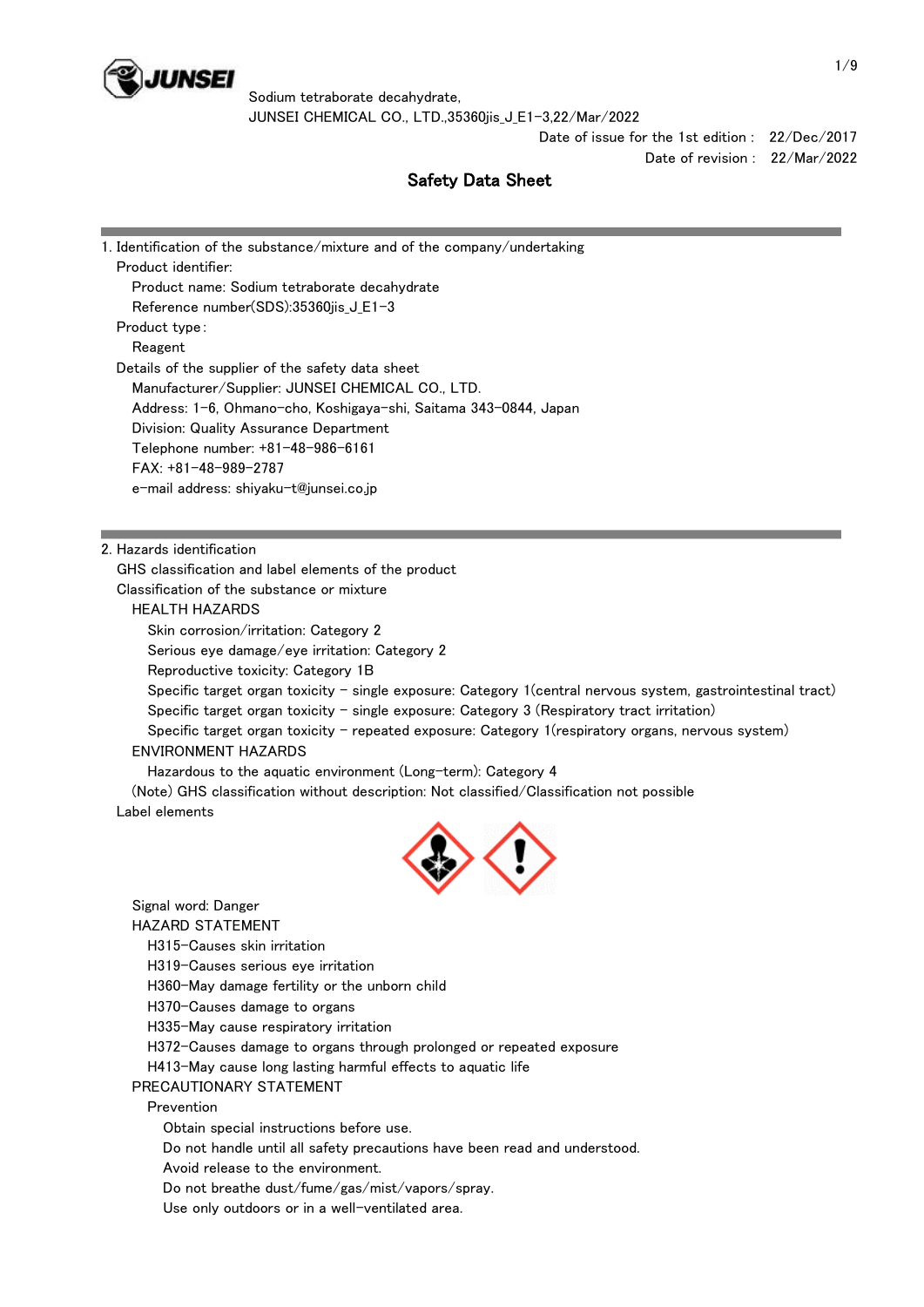

JUNSEI CHEMICAL CO., LTD.,35360jis\_J\_E1-3,22/Mar/2022

Wash contaminated parts thoroughly after handling.

Wear protective gloves.

Wear eye protection/face protection.

Use personal protective equipment as required.

Do not eat, drink or smoke when using this product.

## Response

Get medical advice/attention if you feel unwell.

IF exposed or concerned: Get medical advice/attention.

Call a POISON CENTER/doctor/physician if you feel unwell.

IF exposed or concerned: Call a POISON CENTER/doctor/physician.

IF INHALED: Remove person to fresh air and keep comfortable for breathing.

IF ON SKIN: Wash with plenty of soap and water.

If skin irritation occurs: Get medical advice/attention.

Take off contaminated clothing and wash it before reuse.

IF IN EYES: Rinse cautiously with water for several minutes. Remove contact lenses, if

present and easy to do. Continue rinsing.

If eye irritation persists: Get medical advice/attention.

Storage

Store in a well-ventilated place. Keep container tightly closed.

Store locked up.

Disposal

Dispose of contents/container in accordance with local/national regulation.

#### 3. Composition/information on ingredients

Mixture/Substance selection:

**Substance** 

 Common name, synonyms: Borax, Sodium borate Ingredient name:Sodium tetraborate decahydrate Content (%):99.0 < Chemical formula:B4Na2O7・10H2O Chemicals No, Japan:1-69 CAS No.:1303-96-4[1330-43-4(anh)]

MW:381.37

ECNO:215-540-4(anh)

Note : The figures shown above are not the specifications of the product.

#### 4. First-aid measures

Descriptions of first-aid measures

#### General measures

Get medical advice/attention if you feel unwell.

IF INHALED

Remove person to fresh air and keep comfortable for breathing.

Call a POISON CENTER/doctor/physician if you feel unwell.

IF ON SKIN (or hair)

Take off immediately all contaminated clothing. Rinse skin with water or shower.

Wash with plenty of soap and water.

If skin irritation or rash occurs: Get medical advice/attention.

If skin irritation occurs: Get medical advice/attention.

#### IF IN EYES

 Rinse cautiously with water for several minutes. Remove contact lenses, if present and easy to do. Continue rinsing.

If eye irritation persists: Get medical advice/attention.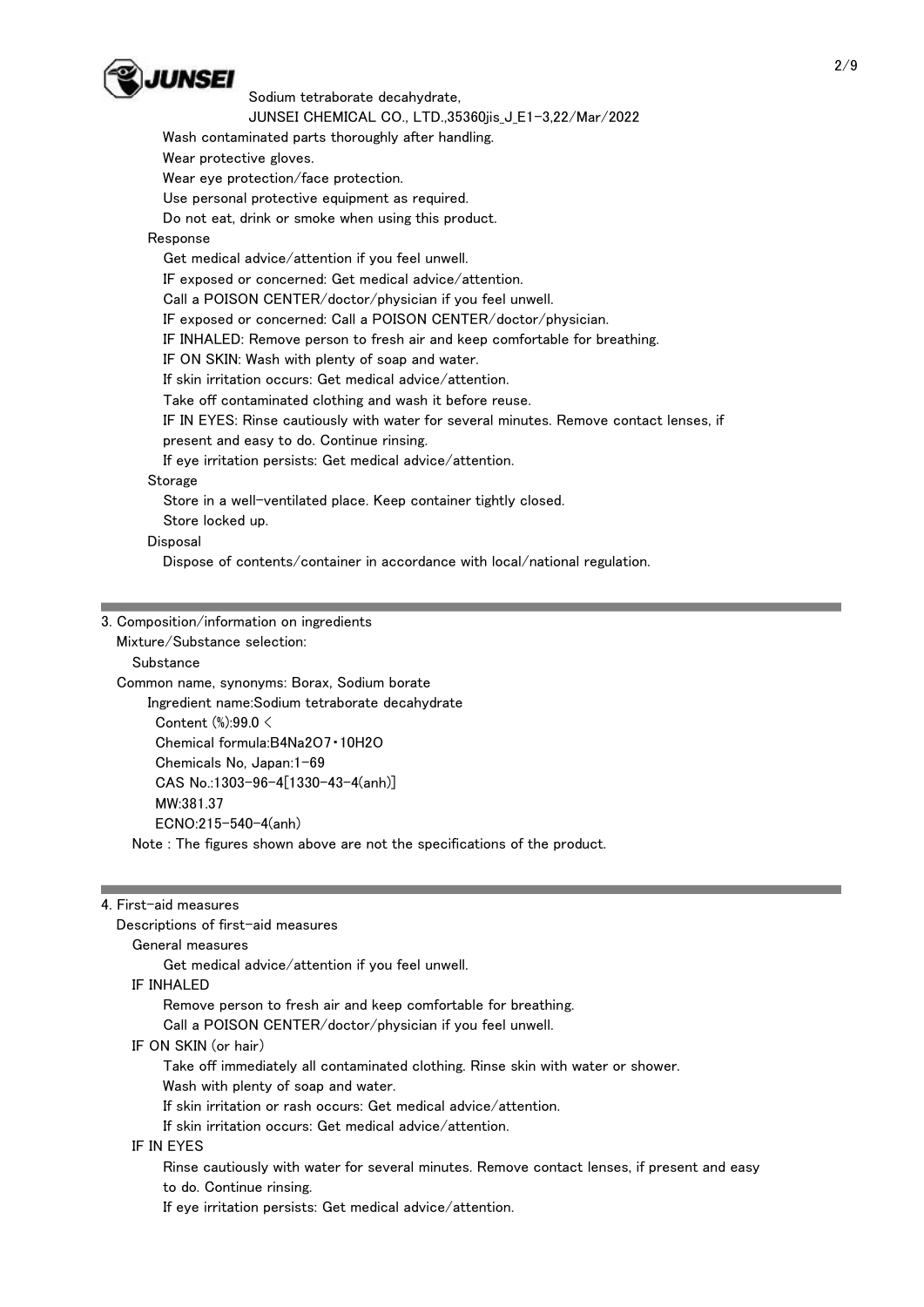

Sodium tetraborate decahydrate, JUNSEI CHEMICAL CO., LTD.,35360jis\_J\_E1-3,22/Mar/2022

#### IF SWALLOWED

 Rinse mouth. Do NOT induce vomiting. Call a POISON CENTER/doctor/physician if you feel unwell. Most important symptoms and effects, both acute and delayed (Symptoms when inhalation or ingestion) Cough. Sore throat. Nausea. Vomiting. Diarrhoea. Headache. Weakness. Drowsiness. Convulsions. (Symptoms when skin and/or eye contact) Conjunctival redness of the eyes. Pain of the eyes. Redness of the skin.

# 5. Fire-fighting measures Extinguishing media Suitable extinguishing media Use appropriate extinguishing media suitable for surrounding facilities. The product is non-flammable.

Unsuitable extinguishing media

Unsuitable extinguishing media data is not available.

Specific hazards arising from the substance or mixture

Containers may explode when heated.

Fire may produce irritating, corrosive and/or toxic gases.

Runoff from fire control or dilution water may cause pollution.

#### Advice for firefighters

Specific fire-fighting measures

Evacuate non-essential personnel to safe area.

Special protective equipment and precautions for fire-fighters

Wear fire resistant or flame retardant clothing.

Wear protective gloves/protective clothing/eye protection/face protection.

 Firefighters should wear self-contained breathing apparatus with full face peace operated positive pressure mode.

#### 6. Accidental release measures

 Personnel precautions, protective equipment and emergency procedures Ventilate area until material pick up is complete. Wear proper protective equipment. Environmental precautions Avoid release to headsprings, rivers, lakes, ocean and groundwater. Methods and materials for containment and cleaning up Sweep up, place in a bag and hold for waste disposal. If appropriate, moisten first to prevent dusting. Preventive measures for secondary accident Collect spillage.

#### 7. Handling and storage

Precautions for safe handling

Preventive measures

(Exposure Control for handling personnel)

Do not breathe dust/fume/gas/mist/vapors/spray.

(Protective measures against fire and explosion)

Keep away from heat, hot surfaces, sparks, open flames and other ignition sources. No smoking.

(Exhaust/ventilator)

Exhaust/ventilator should be available.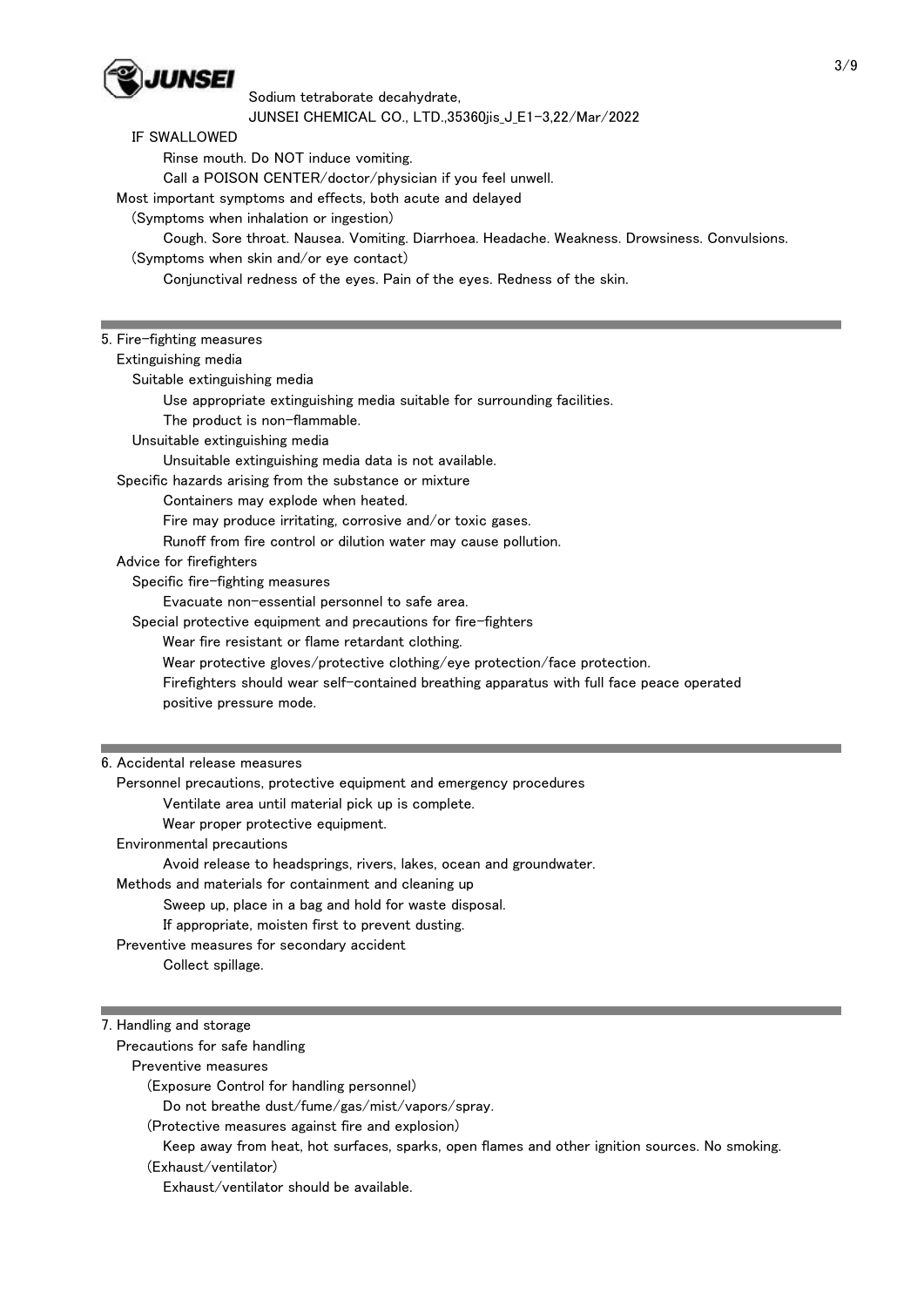

| JUNSEI CHEMICAL CO., LTD.,35360jis_J_E1-3,22/Mar/2022                                                      |  |
|------------------------------------------------------------------------------------------------------------|--|
| (Safety treatments)                                                                                        |  |
| Avoid contact with skin.                                                                                   |  |
| Avoid contact with eyes.                                                                                   |  |
| Safety Measures                                                                                            |  |
| Obtain special instructions before use.                                                                    |  |
| Do not handle until all safety precautions have been read and understood.                                  |  |
| Use only outdoors or in a well-ventilated area.                                                            |  |
| Wear protective gloves/protective clothing/eye protection/face protection.                                 |  |
| Wear protective gloves.                                                                                    |  |
| Wear eye protection/face protection.                                                                       |  |
| Use personal protective equipment as required.                                                             |  |
|                                                                                                            |  |
| When using do not eat, drink or smoke.                                                                     |  |
| Any incompatibilities                                                                                      |  |
| Acids, Strong oxidizing agents should not be mixed with the chemicals.                                     |  |
| Advice on general occupational hygiene                                                                     |  |
| Wash contaminated parts thoroughly after handling.                                                         |  |
| Do not eat, drink or smoke when using this product.                                                        |  |
| Take off contaminated clothing and wash it before reuse.                                                   |  |
| Storage                                                                                                    |  |
| Conditions for safe storage                                                                                |  |
| Store in a well-ventilated place. Keep container tightly closed.                                           |  |
| Keep cool. Protect from sunlight.                                                                          |  |
| Store in accordance with local/national regulation.                                                        |  |
| Store locked up.                                                                                           |  |
| Container and packaging materials for safe handling data is not available.                                 |  |
| Specific end use(s)                                                                                        |  |
| See information in Section 7.1 and 7.2 for handling and storage recommendations. See                       |  |
|                                                                                                            |  |
| Section 8 for exposure controls and personal protection recommendations.                                   |  |
|                                                                                                            |  |
|                                                                                                            |  |
| 8. Exposure controls/personal protection                                                                   |  |
| Control parameters                                                                                         |  |
| Control value in MHLW is not available.                                                                    |  |
| Adopted value                                                                                              |  |
| Adopted value in JSOH is not available.                                                                    |  |
| ACGIH(2005) TWA: 2mg/m3(I);                                                                                |  |
| STEL: $6mg/m3(I)$ (URT irr)                                                                                |  |
| Exposure controls                                                                                          |  |
| Appropriate engineering controls                                                                           |  |
| Do not use in areas without adequate ventilation.                                                          |  |
| Eye wash station should be available.                                                                      |  |
|                                                                                                            |  |
| Washing facilities should be available.                                                                    |  |
| Individual protection measures                                                                             |  |
| Respiratory protection                                                                                     |  |
| Wear respiratory protection.                                                                               |  |
| Hand protection                                                                                            |  |
| Wear protective gloves.                                                                                    |  |
| Consult with your glove and/or personnel equipment manufacturer for selection of                           |  |
| appropriate compatible materials.                                                                          |  |
| Eye protection                                                                                             |  |
| Wear safety glasses with side-shields.                                                                     |  |
| Wear eye/face protection.                                                                                  |  |
| Skin and body protection<br>Wear impervious clothing and boots in case of repeated or prolonged treatment. |  |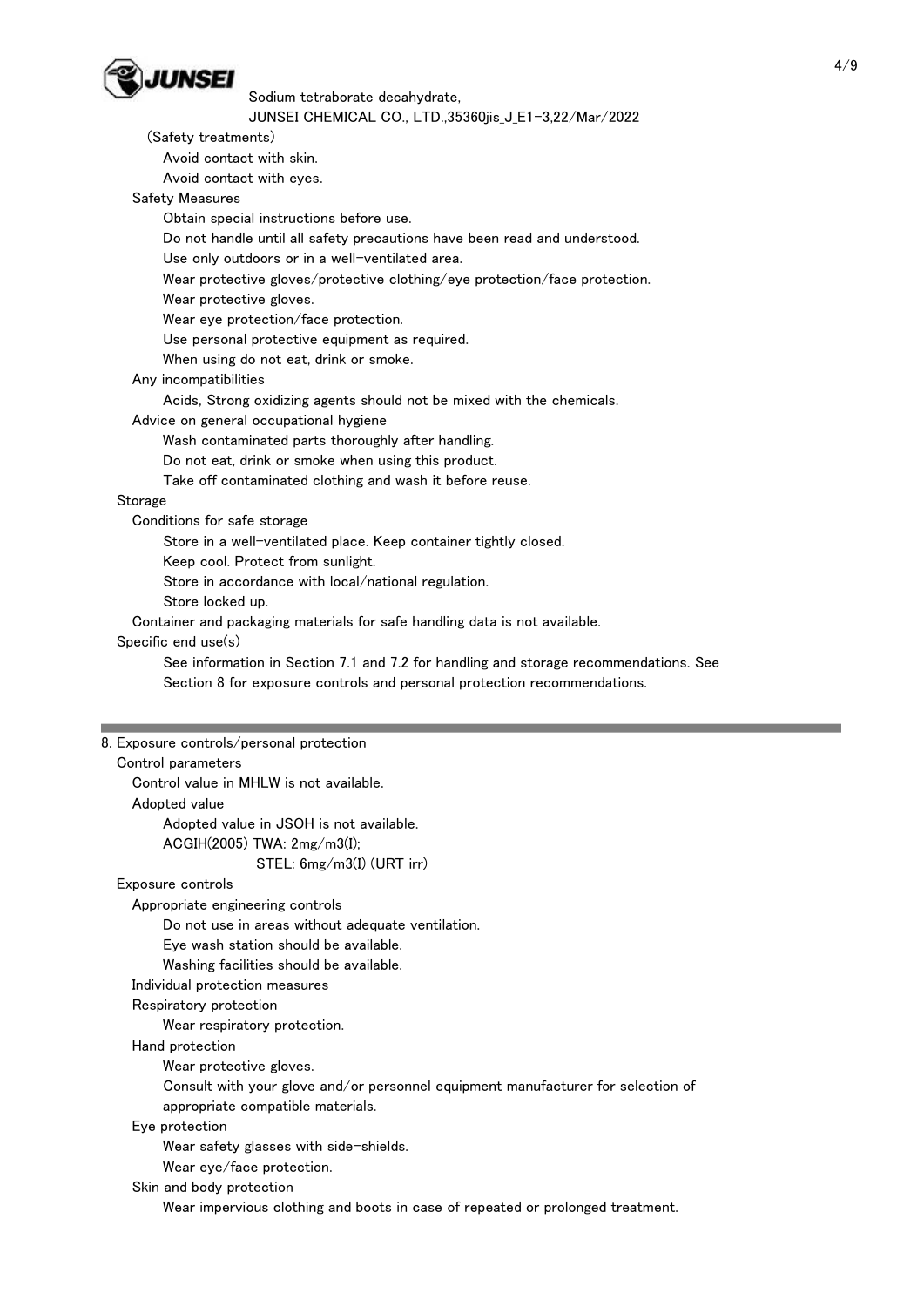

Sodium tetraborate decahydrate, JUNSEI CHEMICAL CO., LTD.,35360jis\_J\_E1-3,22/Mar/2022

| 9. Physical and Chemical Properties                                                            |  |
|------------------------------------------------------------------------------------------------|--|
| Information on basic physical and chemical properties                                          |  |
| Physical state: Crystals or crystalline powder                                                 |  |
| Color: White                                                                                   |  |
| Odor: None                                                                                     |  |
| Odor threshold data is not available.                                                          |  |
| Melting point/Freezing point: 75°C(loss of crystal water); 742°C(anhydrous form)               |  |
| Boiling point or initial boiling point data is not available.                                  |  |
| Boiling range data is not available.                                                           |  |
| Flammability (gases, liquids and solids): Non-flammable                                        |  |
| Lower and upper explosion limit/flammability limit data is not available.                      |  |
| Flash point: Non-flammable                                                                     |  |
| Auto-ignition temperature data is not available.                                               |  |
| Decomposition temperature: 1575°C                                                              |  |
| Self-Accelerating Decomposition Temperature/SADT data is not available.                        |  |
| pH: 9.2 (47g/L, 20°C)                                                                          |  |
| Dynamic viscosity data is not available.                                                       |  |
| Kinematic viscosity data is not available.                                                     |  |
| Solubility:                                                                                    |  |
| Solubility in water: 5.1 $g/100$ ml (20 $^{\circ}$ C)                                          |  |
| Solubility in solvent: Practically insoluble in ethanol.                                       |  |
| n-Octanol/water partition coefficient data is not available.                                   |  |
| Vapor pressure data is not available.                                                          |  |
| Vapor density data is not available.                                                           |  |
| VOC data is not available.                                                                     |  |
| Evaporation rate data is not available.                                                        |  |
| Density and/or relative density: 1.72 $g/cm3$ (20 $^{\circ}$ C)                                |  |
| Relative vapor density (Air=1) data is not available.                                          |  |
| Relative density of the Vapor/air - mixture at $20^{\circ}$ C (Air = 1) data is not available. |  |
| Critical temperature data is not available.                                                    |  |
| Particle characteristics data is not available.                                                |  |
|                                                                                                |  |
|                                                                                                |  |

10. Stability and Reactivity

**Reactivity**  Reactivity data is not available. Chemical stability Stable under normal storage/handling conditions. Possibility of hazardous reactions The solution in water is a weak base. Conditions to avoid Contact with incompatible materials. Heat. Moisture. Incompatible materials Acids, Strong oxidizing agents Hazardous decomposition products Boron oxides, Sodium oxides.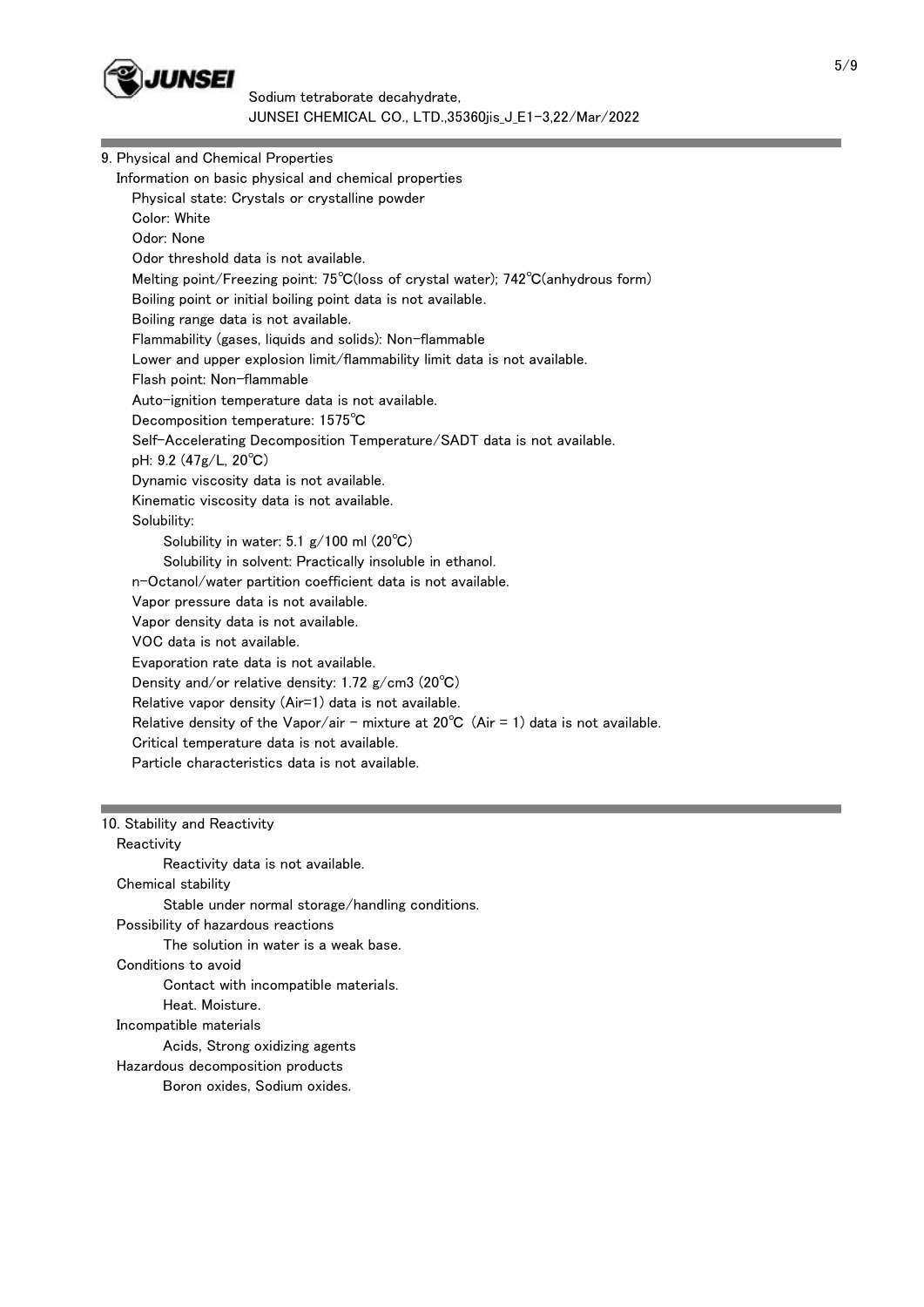

| 11. Toxicological Information                                                                                        |
|----------------------------------------------------------------------------------------------------------------------|
| Information on toxicological effects                                                                                 |
| Acute toxicity                                                                                                       |
| Acute toxicity (Oral)                                                                                                |
| [GHS Cat. Japan, base data]                                                                                          |
| rat LD50=3493~4980mg/kg (EHC 204, 1998)                                                                              |
| Acute toxicity (Dermal)                                                                                              |
| [GHS Cat. Japan, base data]                                                                                          |
| rabbit LD50>10000mg/kg (HSDB, Access on Aug. 2017)                                                                   |
| Acute toxicity (Inhalation)                                                                                          |
| [GHS Cat. Japan, base data]                                                                                          |
| dust: rat LC50=>2mg/L/4hr (PATTY 6th, 2012)                                                                          |
| Irritant properties                                                                                                  |
| Skin corrosion/irritation                                                                                            |
| [GHS Cat. Japan, base data]                                                                                          |
| human: dermatitis (ACGIH, 7th, 2001);                                                                                |
| rabbit/guinea pig: irritation (ECETOC TR63, 1995; NITE Initial Risk Assessment Report, 2008)                         |
| Serious eye damage/irritation                                                                                        |
| [GHS Cat. Japan, base data]                                                                                          |
| human: eyes irritating (ATSDR, 2010; EHC 204, 1998);                                                                 |
| rabbit: irritation (PATTY 6th, 2012);                                                                                |
| rabbit : conjunctival discoloration, blister formation, thickening, corneal irritation recovered on $8 \sim 21$ days |
| (ECETOC TR63, 1995)                                                                                                  |
| Allergenic and sensitizing effects data is not available.                                                            |
| Mutagenic effects data is not available.                                                                             |
| Carcinogenicity                                                                                                      |
| [AGGIH]                                                                                                              |
| A4(2005): Not Classifiable as a Human Carcinogen                                                                     |
| Reproductive toxicity                                                                                                |
| [GHS Cat. Japan, base data]<br>cat. 1B; NITE Initial Risk Assessment Report, 2008; ATSDR, 2010;                      |
| <b>STOT</b>                                                                                                          |
| STOT-single exposure                                                                                                 |
| [cat.1]                                                                                                              |
| [GHS Cat. Japan, base data]                                                                                          |
| gastrointestinal tract; central nervous system (Boric acid; ATSDR, 2010; NITE primary assessment, 2008;              |
| ACGIH 7th, 2005; ECETOC TR63, 1995)                                                                                  |
| [cat.3 (resp. irrit.)]                                                                                               |
| [GHS Cat. Japan, base data]                                                                                          |
| respiratory tract irritation (Boric acid or Tetraboron disodium heptaoxide pentahydrate; ACGIH 7th, 2005;            |
| ATSDR, 2010; DFGOT, 2013; Access on May 2017)                                                                        |
| STOT-repeated exposure                                                                                               |
| [cat.1]                                                                                                              |
| [GHS Cat. Japan, base data]                                                                                          |
| nervous system; respiratory system (MOE risk assessment, 2016; EHC 204, 1998; NITE primary risk                      |
| assessment, 2008; ATSDR, 2010)                                                                                       |
| Aspiration hazard data is not available.                                                                             |
|                                                                                                                      |

## Ecotoxicity

Aquatic toxicity

H413-May cause long lasting harmful effects to aquatic life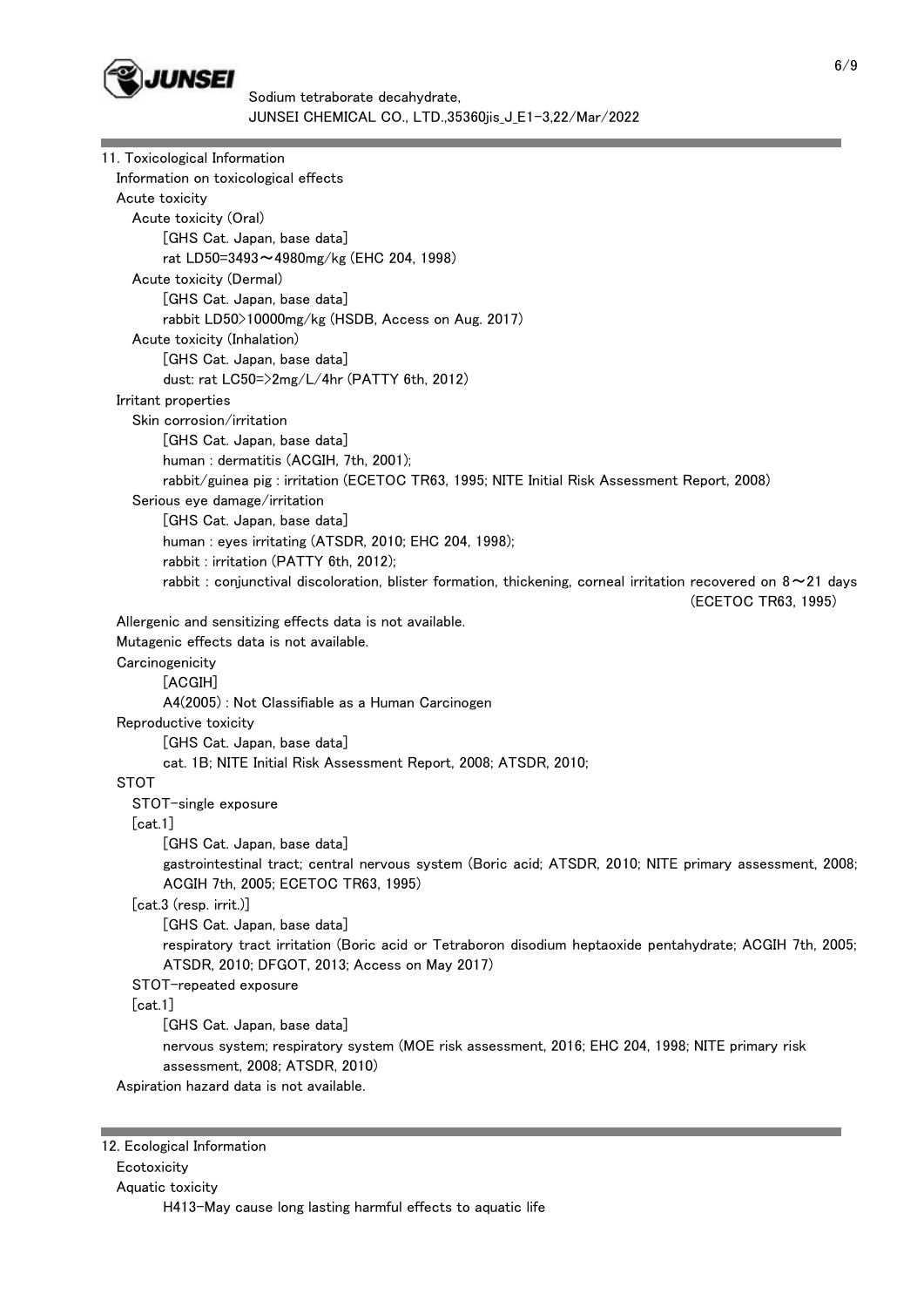

JUNSEI CHEMICAL CO., LTD.,35360jis\_J\_E1-3,22/Mar/2022

Hazardous to the aquatic environment (Acute)

[GHS Cat. Japan, base data]

Fish (Danio rerio) LC50=125 mg/L/96hr [converted value 14.2 mg-B/L/96hr] (EHC204, 1998);

 Crustacea (Daphnia magna) LC50 =644 mg/L/96hr [converted value 73 mg-B/L/96hr] (EHC204, 1998) Water solubility

5.1 g/100 ml (20℃) (ICSC, 2014)

Persistence and degradability

[GHS Cat. Japan, base data]

Not degrade rapidly (metal element)

#### Bioaccumulative potential

Bioaccumulative potential data is not available.

Mobility in soil

Mobility in soil data is not available.

#### Other adverse effects

Ozone depleting chemical data is not available.

13. Disposal considerations

 Description of waste residues and information on their safe handling and methods of disposal, including the disposal of any contaminated packaging

Waste treatment methods

Avoid release to the environment.

Dispose of contents/container in accordance with local/national regulation.

# 14. Transport Information

UN No., UN CLASS

| UN No. or ID No.: Not applicable                                          |
|---------------------------------------------------------------------------|
| UN Proper Shipping Name: Not applicable                                   |
| Class or division (Transport hazard class) : Not applicable               |
| Packing group : Not applicable                                            |
| Not applicable to IMDG Code                                               |
| Not applicable to IATA Dangerous Goods Regulations                        |
| Environmental hazards                                                     |
| $MAPOL$ Annex III – Prevention of pollution by harmful substances         |
| Marine pollutants ( $ves/no$ ) : no                                       |
| MARPOL Annex $V$ – Prevention of pollution by garbage discharge           |
| Reproductive toxicity: cat.1, 1A, 1B                                      |
| Sodium tetraborate decahydrate                                            |
| Specific target organ toxicity $-$ repeated exposure: cat.1               |
| Sodium tetraborate decahydrate                                            |
| Maritime transport in bulk according to IMO instruments                   |
| Not applicable to Maritime transport in bulk according to IMO instruments |
|                                                                           |

#### 15. Regulatory Information

 Safety, health and environmental regulations/legislation specific for the substance or mixture Chemicals listed in TSCA Inventory

Sodium tetraborate decahydrate

Other regulatory information

 We are not able to check up the regulatory information with regard to the substances in your country or region, therefore, we request this matter would be filled by your responsibility. Regulatory information with regard to this substance in your country or in your region should be examined by your own responsibility.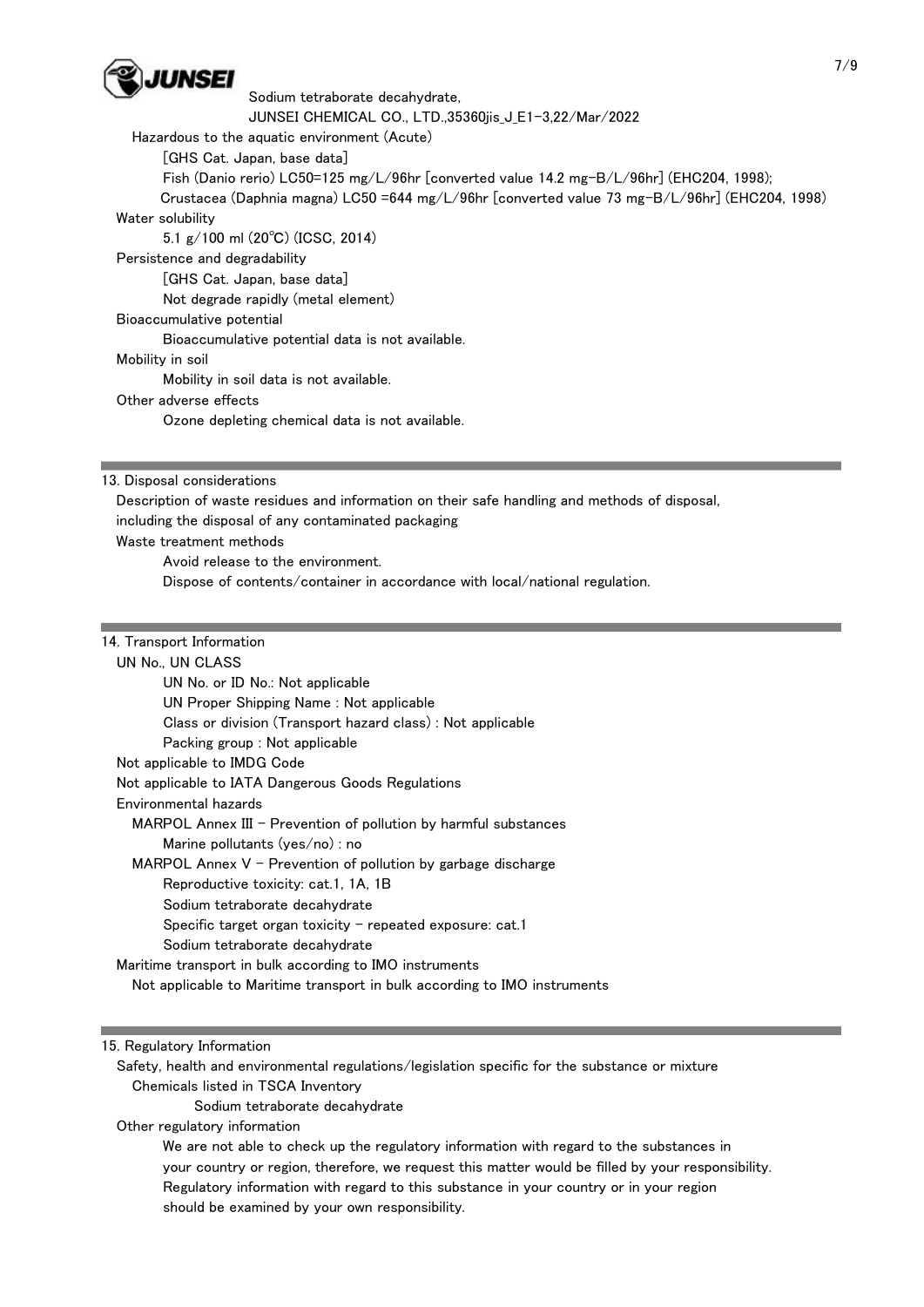

JUNSEI CHEMICAL CO., LTD.,35360jis\_J\_E1-3,22/Mar/2022

 Ensure this material in compliance with federal requirements and ensure conformity to local regulations. Regulatory information in this section are limited to intentional ingredient(s), but does

not contain information on non-intentional ingredients or impurities which are not informed by supplier(s).

## Chemical safety assessment

Advice on safe handling for this product can be found in sections 7 and 8 of this SDS.

# 16. Other information

 GHS classification and labelling H315-Skin Irrit. 2: H315 Causes skin irritation H319-Eye Irrit. 2: H319 Causes serious eye irritation H360-Repr. 1B: H360 May damage fertility or the unborn child H370-STOT SE 1: H370 Causes damage to organs H335-STOT SE 3: H335 May cause respiratory irritation H372-STOT RE 1: H372 Causes damage to organs through prolonged or repeated exposure H413-Aquatic Chronic 4: H413 May cause long lasting harmful effects to aquatic life Reference Book Globally Harmonized System of classification and labelling of chemicals, UN Recommendations on the TRANSPORT OF DANGEROUS GOODS 21th edit., 2019 UN IMDG Code, 2018 Edition (Incorporating Amendment 39-18) IATA Dangerous Goods Regulations (62nd Edition) 2021 2020 EMERGENCY RESPONSE GUIDEBOOK (US DOT) 2021 TLVs and BEIs. (ACGIH) JIS Z 7252 : 2019 JIS Z 7253 : 2019 2021 Recommendation on TLVs (JSOH) Supplier's data/information Chemicals safety data management system "GHS Assistant" Version 4.16 (https://www.asahi-ghs.com/) NITE Chemical Risk Information Platform "NITE-CHRIP" (https://www.nite.go.jp/en/chem/chrip/chrip\_search/systemTop) GHS Classification Guidance for Enterprises 2019 Revised Edition (Ver. 2.0) (Mar. 2020, METI) Definitions and Abbreviations SDS (Safety Data Sheet) LD50 (Lethal Dose, 50%) LC50 (Lethal Concentration, 50%) IARC (International Agency for Research on Cancer) ACGIH (American Conference of Governmental Industrial Hygienists) EPA (US Environmental Protection Agency) NTP (US National Toxicology Program) JSOH (Japan Society for Occupational Health) EU (European Union) EC50 (Effective Concentration, 50%) NOEC (No Observed Effect Concentration) BOD (Biochemical Oxygen Demand) COD (Chemical Oxygen Demand) BCF (Bioconcentration Factor) anh (anhydride) General Disclaimer

 This data sheet was created based on the information we currently have and may be revised according to new information. In addition, the precautions apply only to normal handling, and in the case of special handling, please make adequate countermeasure to maintain your safety.

 The data given here is based on current knowledge and experience. The purpose of this Safety Data Sheet is to describe the products in terms of their safety requirements. The